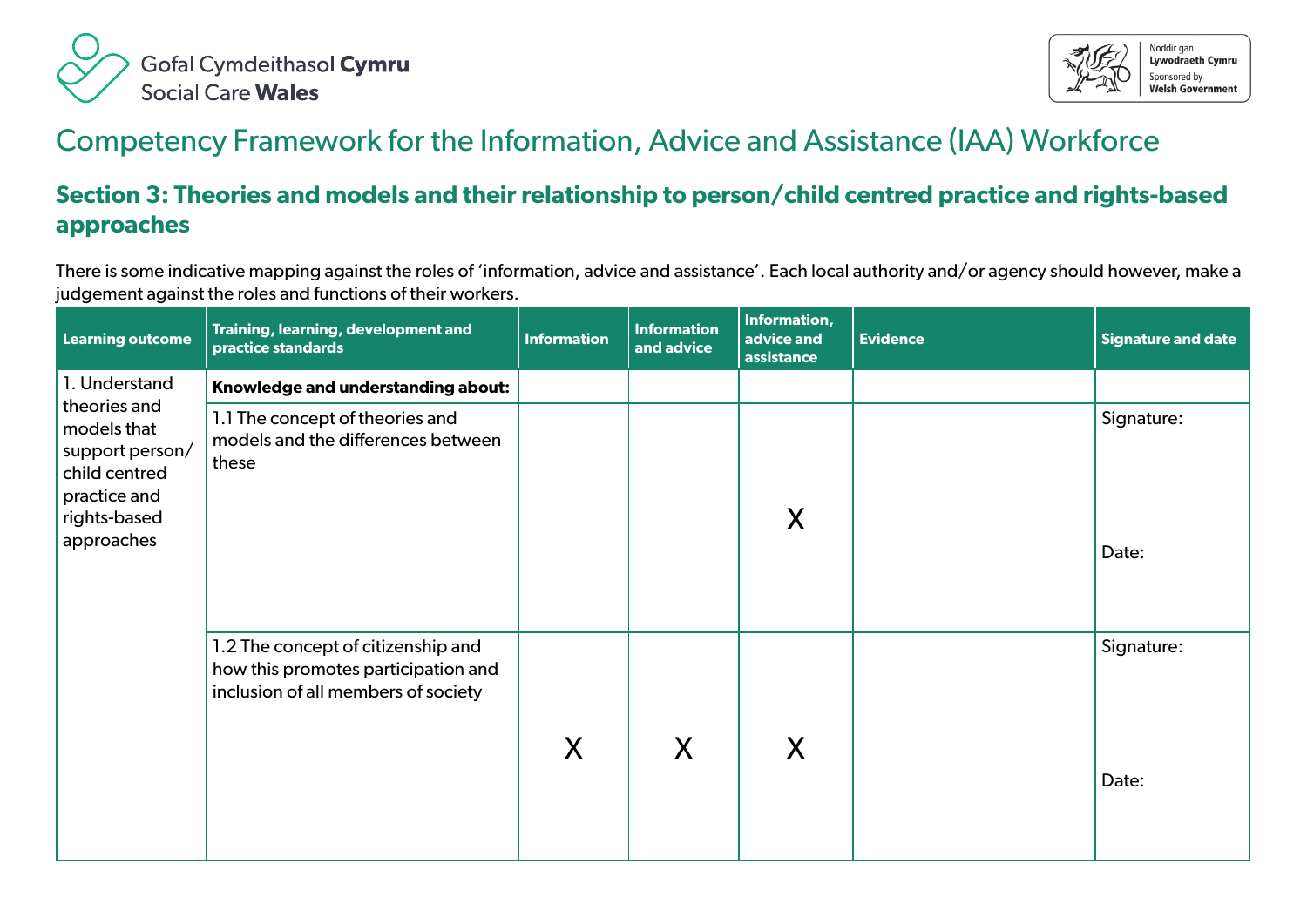| Learning outcome | Training, learning, development and<br>practice standards                                                                                                                                                                                       | <b>Information</b> | <b>Information</b><br>and advice | Information,<br>advice and<br>assistance | <b>Evidence</b> | <b>Signature and date</b> |
|------------------|-------------------------------------------------------------------------------------------------------------------------------------------------------------------------------------------------------------------------------------------------|--------------------|----------------------------------|------------------------------------------|-----------------|---------------------------|
|                  | 1.3 How values and behaviors impact<br>on person/child centered practice<br>and citizen focused services                                                                                                                                        | X                  | X                                | X                                        |                 | Signature:<br>Date:       |
|                  | 1.4 How regard for rights and liberty<br>can be balanced with risk<br>Rights and liberty: a human rights<br>approach (to promote person/child<br>centred practice and assessment of<br>need and risk, including what matters<br>to individuals) |                    | $\mathsf{X}$                     | X                                        |                 | Signature:<br>Date:       |
|                  | 1.5 Sociological theories and their<br>relationship to person/child centered<br>practice                                                                                                                                                        |                    |                                  | X                                        |                 | Signature:<br>Date:       |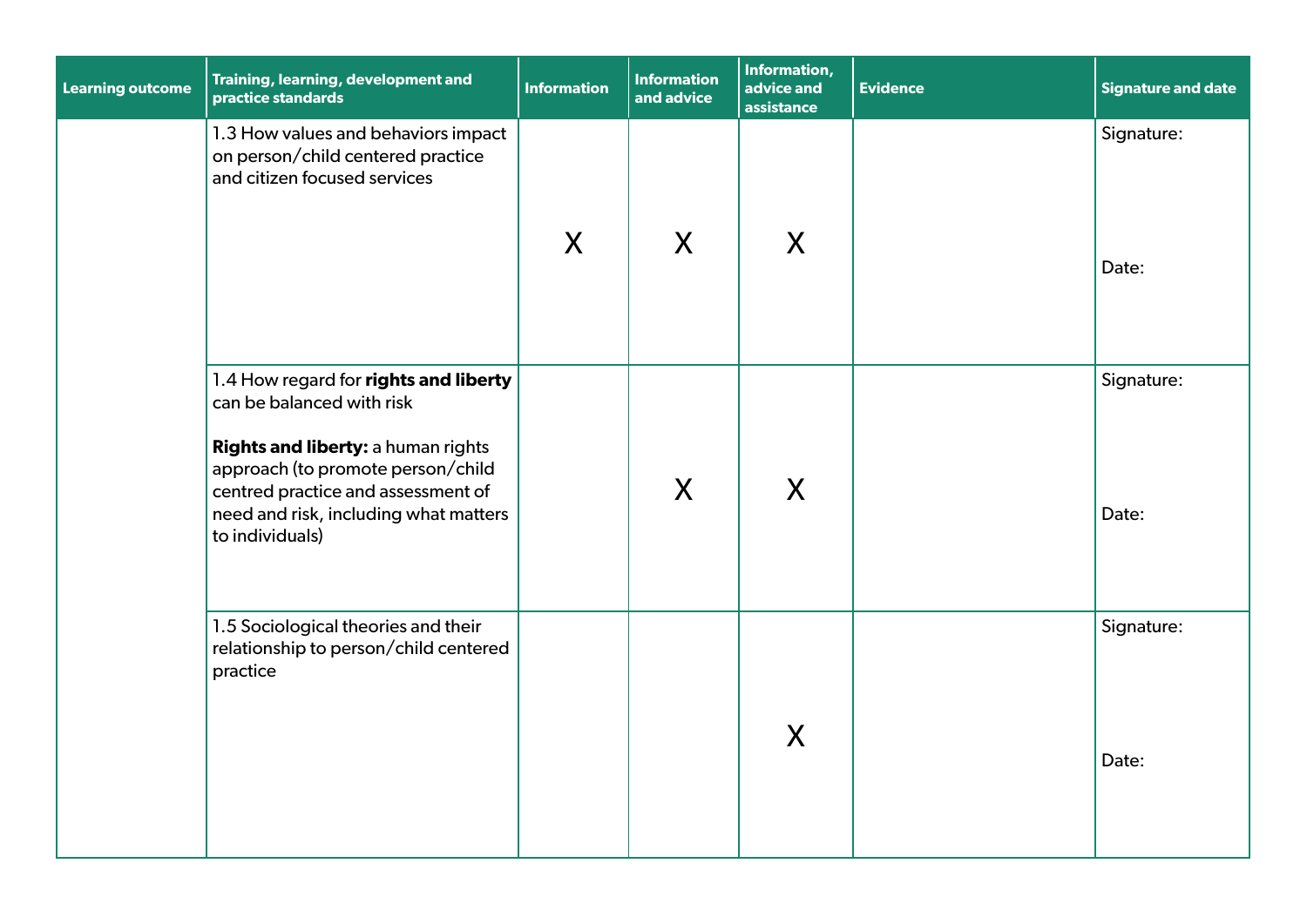| <b>Learning outcome</b> | Training, learning, development and<br>practice standards                                       | <b>Information</b> | <b>Information</b><br>and advice | Information,<br>advice and<br>assistance | <b>Evidence</b> | <b>Signature and date</b> |
|-------------------------|-------------------------------------------------------------------------------------------------|--------------------|----------------------------------|------------------------------------------|-----------------|---------------------------|
|                         | 1.6 Psychological theories and their<br>relationship to person/child centered<br>practice       |                    |                                  | X                                        |                 | Signature:<br>Date:       |
|                         | 1.7 The social and medical models of<br>disability and tensions that may exist<br>between these | $\mathsf{X}$       | X                                | X                                        |                 | Signature:<br>Date:       |
|                         | 1.8 The biopsychosocial model as an<br>approach to influence person/child<br>centered practice  |                    |                                  | X                                        |                 | Signature:<br>Date:       |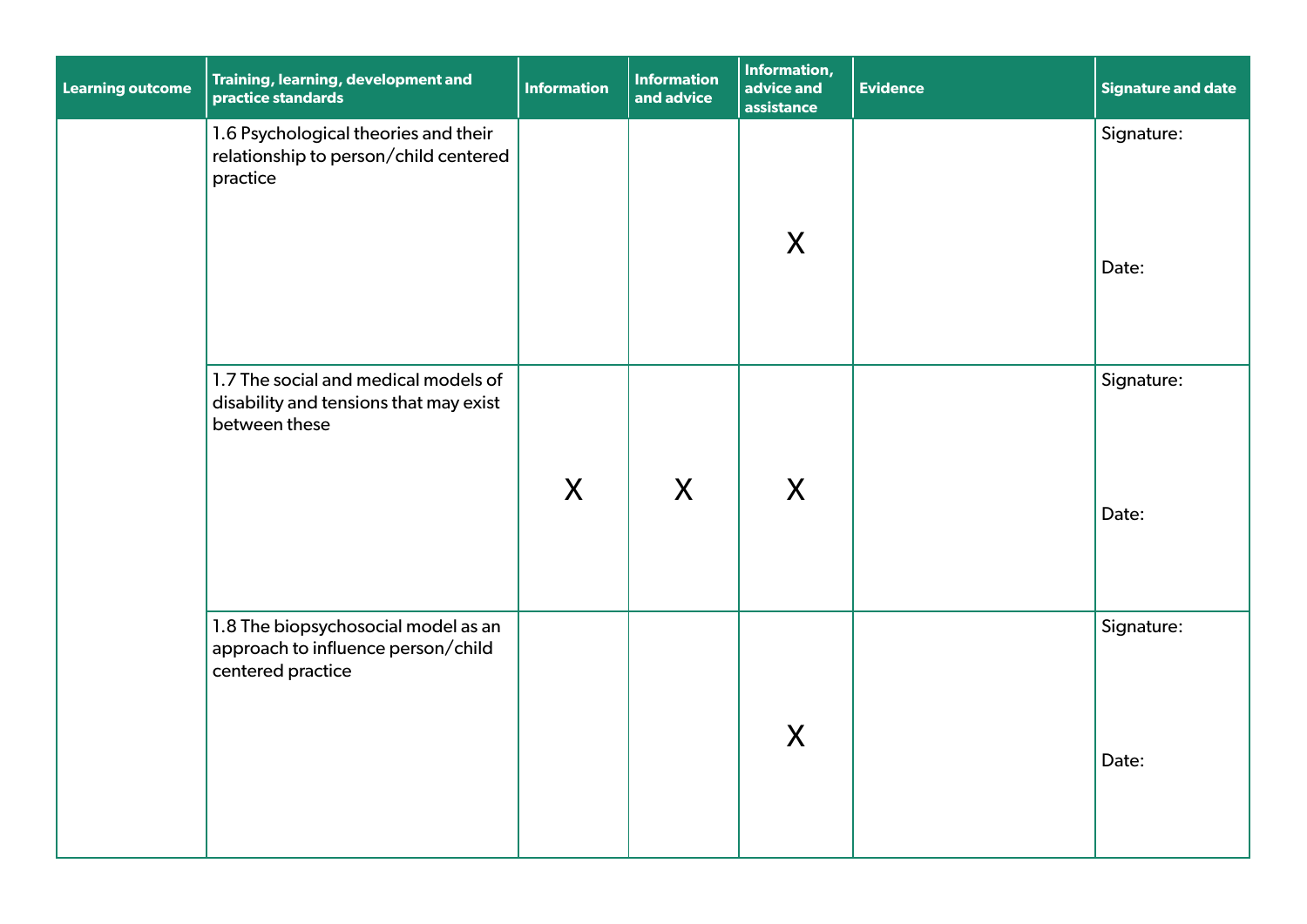| <b>Learning outcome</b>                                                             | Training, learning, development and<br>practice standards                                                                                                 | <b>Information</b> | <b>Information</b><br>and advice | Information,<br>advice and<br>assistance | <b>Evidence</b> | Signature and date  |
|-------------------------------------------------------------------------------------|-----------------------------------------------------------------------------------------------------------------------------------------------------------|--------------------|----------------------------------|------------------------------------------|-----------------|---------------------|
| 2. Understand                                                                       | Knowledge and understanding about:                                                                                                                        |                    |                                  |                                          |                 |                     |
| human<br>development<br>across the<br>lifespan and<br>factors that can<br>affect it | 2.1 Why an understanding of human<br>development is important for the role<br>of an IAA worker                                                            |                    | X                                | X                                        |                 | Signature:<br>Date: |
|                                                                                     | 2.2 Critical stages in neurological and<br>brain development during:<br>• the pre-birth period<br>• early childhood<br>• adolescence<br>• young adulthood |                    | X                                | X                                        |                 | Signature:<br>Date: |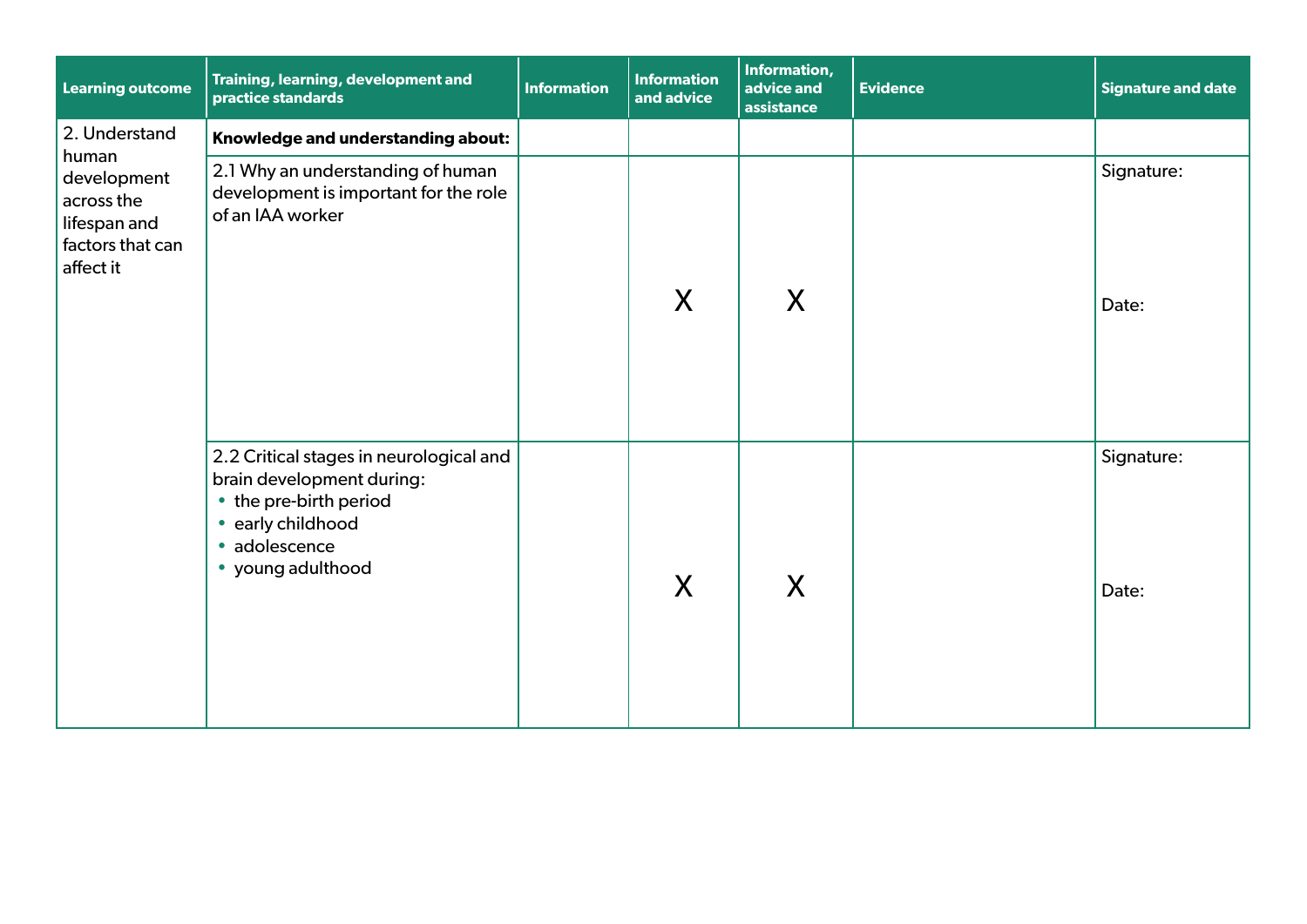| <b>Learning outcome</b> | Training, learning, development and<br>practice standards                                                                                                                                                                                                                                                                                                                                                                                                       | <b>Information</b> | <b>Information</b><br>and advice | Information,<br>advice and<br>assistance | <b>Evidence</b> | <b>Signature and date</b> |
|-------------------------|-----------------------------------------------------------------------------------------------------------------------------------------------------------------------------------------------------------------------------------------------------------------------------------------------------------------------------------------------------------------------------------------------------------------------------------------------------------------|--------------------|----------------------------------|------------------------------------------|-----------------|---------------------------|
|                         | 2.3 The possible factors and<br>adverse childhood experiences that<br>could affect neurological and brain<br>development in relation to physical,<br>emotional and cognitive growth<br>Factors: physical, environmental,<br>genetic<br><b>Physical, emotional and cognitive</b><br>growth: attainment of developmental<br>milestones, communication,<br>attachment, emotional regulation,<br>memory formation, sensory<br>pathways, gross and fine motor skills |                    | X                                | X                                        |                 | Signature:<br>Date:       |
|                         | 2.4 The potential of stress and trauma<br>to cause harm to overall development<br>and well-being throughout the<br>lifespan                                                                                                                                                                                                                                                                                                                                     |                    | X                                | X                                        |                 | Signature:<br>Date:       |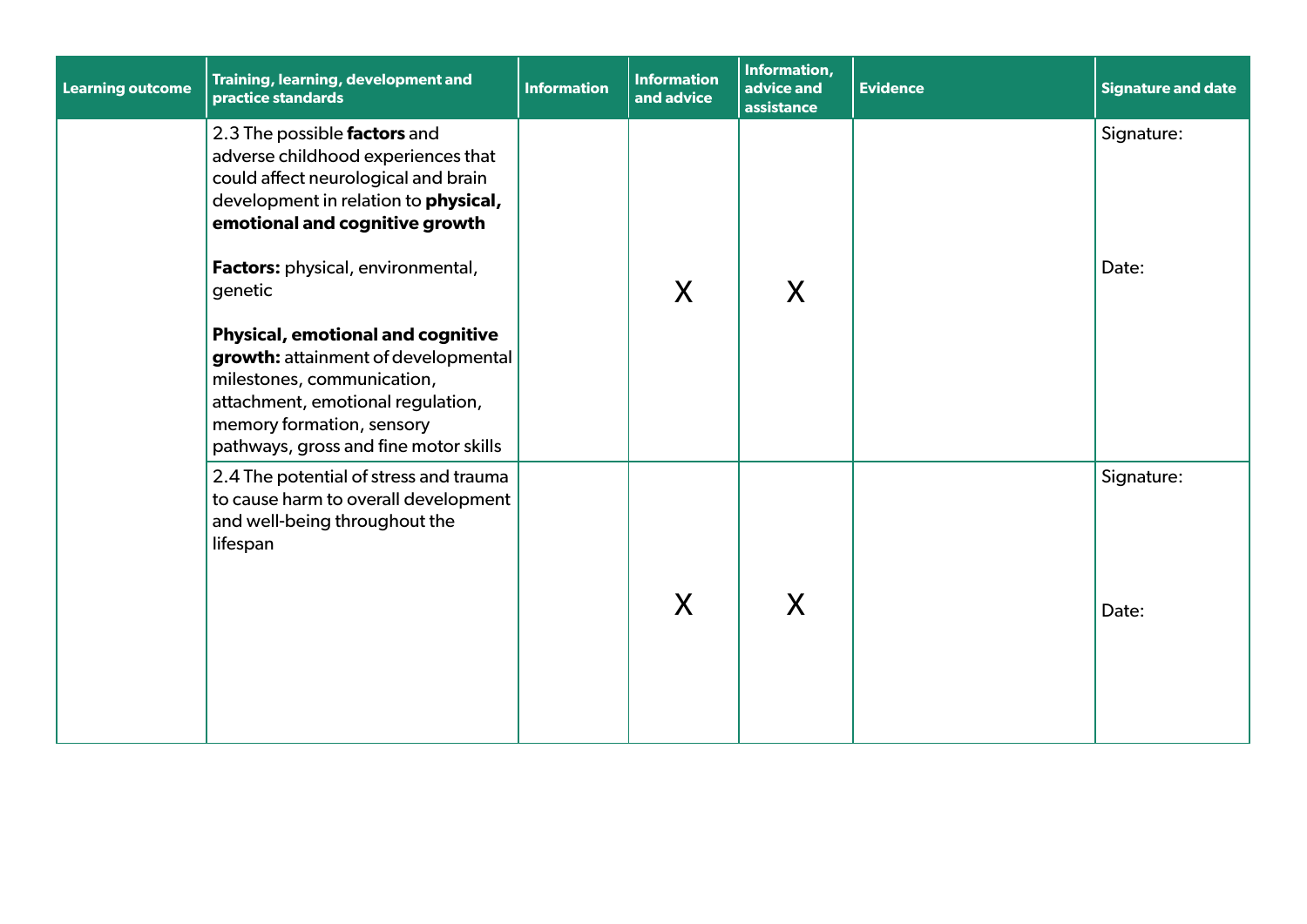| <b>Learning outcome</b> | Training, learning, development and<br>practice standards                                                           | <b>Information</b> | <b>Information</b><br>and advice | Information,<br>advice and<br>assistance | <b>Evidence</b> | <b>Signature and date</b> |
|-------------------------|---------------------------------------------------------------------------------------------------------------------|--------------------|----------------------------------|------------------------------------------|-----------------|---------------------------|
|                         | 2.5 Links between experiences of<br>trauma and abuse, development<br>stages and behavior throughout the<br>lifespan |                    | X                                | X                                        |                 | Signature:<br>Date:       |
|                         | 2.6 Why development may not follow<br>the expected pattern                                                          |                    | X                                | X                                        |                 | Signature:<br>Date:       |
|                         | 2.7 Ways in which development<br>delay in one area affects the ability to<br>acquire skills in other areas          |                    | X                                | X                                        |                 | Signature:<br>Date:       |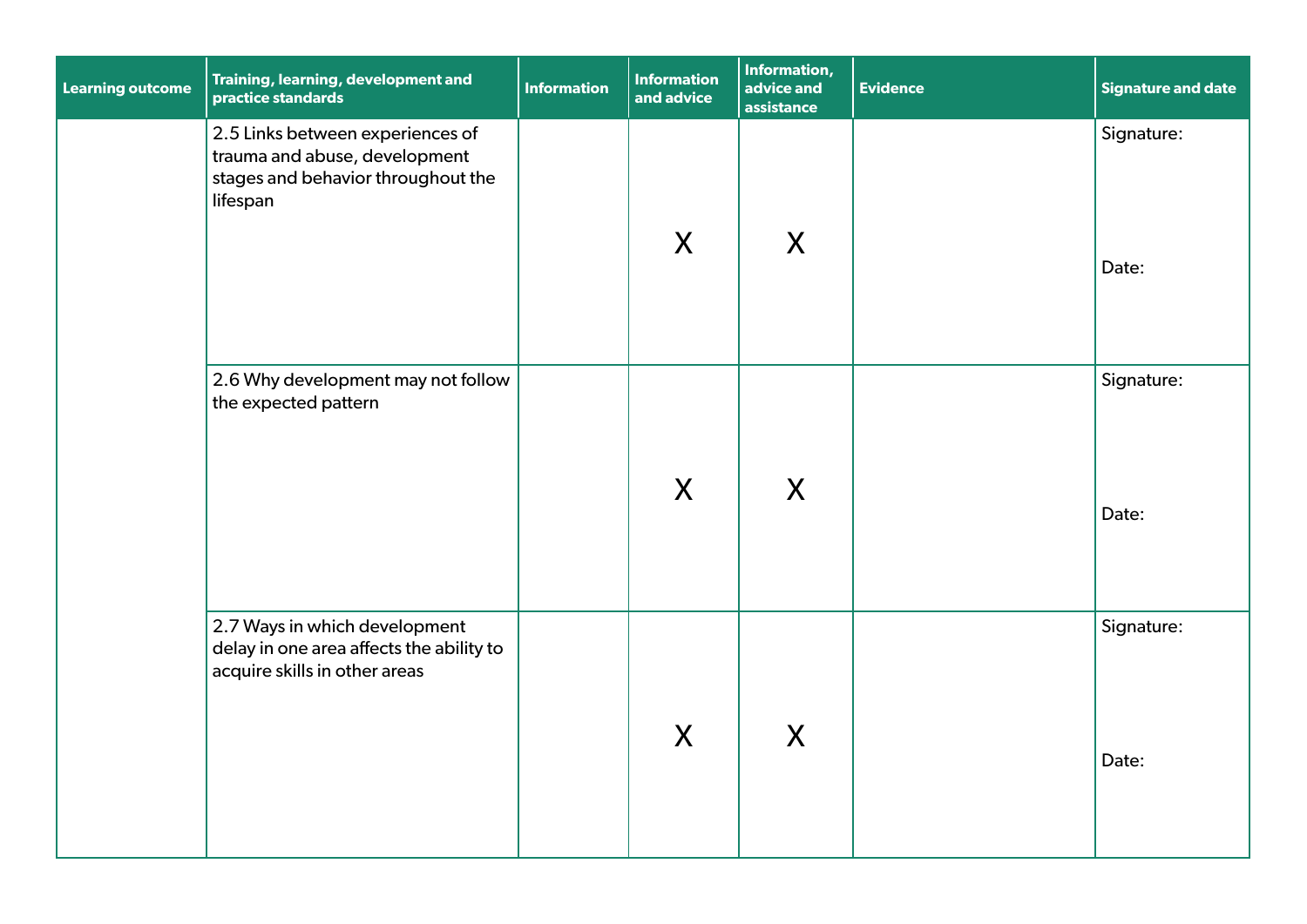| <b>Learning outcome</b> | Training, learning, development and<br>practice standards                                                                                                                                                                                                                                      | <b>Information</b> | <b>Information</b><br>and advice | Information,<br>advice and<br>assistance | <b>Evidence</b> | <b>Signature and date</b> |
|-------------------------|------------------------------------------------------------------------------------------------------------------------------------------------------------------------------------------------------------------------------------------------------------------------------------------------|--------------------|----------------------------------|------------------------------------------|-----------------|---------------------------|
|                         | 2.8 Links between families' own<br>experiences throughout their life<br>course, their knowledge of child<br>development, and expectations for<br>themselves and their children                                                                                                                 |                    | X                                | X                                        |                 | Signature:<br>Date:       |
|                         | 2.9 The range of attachment<br>classifications and how these are<br>connected to life experiences<br><b>Attachment classifications: secure,</b><br>ambivalent, avoidant, disorganized<br>Life experiences: neglect and abuse,<br>trauma, multiple placements, adverse<br>childhood experiences |                    |                                  | X                                        |                 | Signature:<br>Date:       |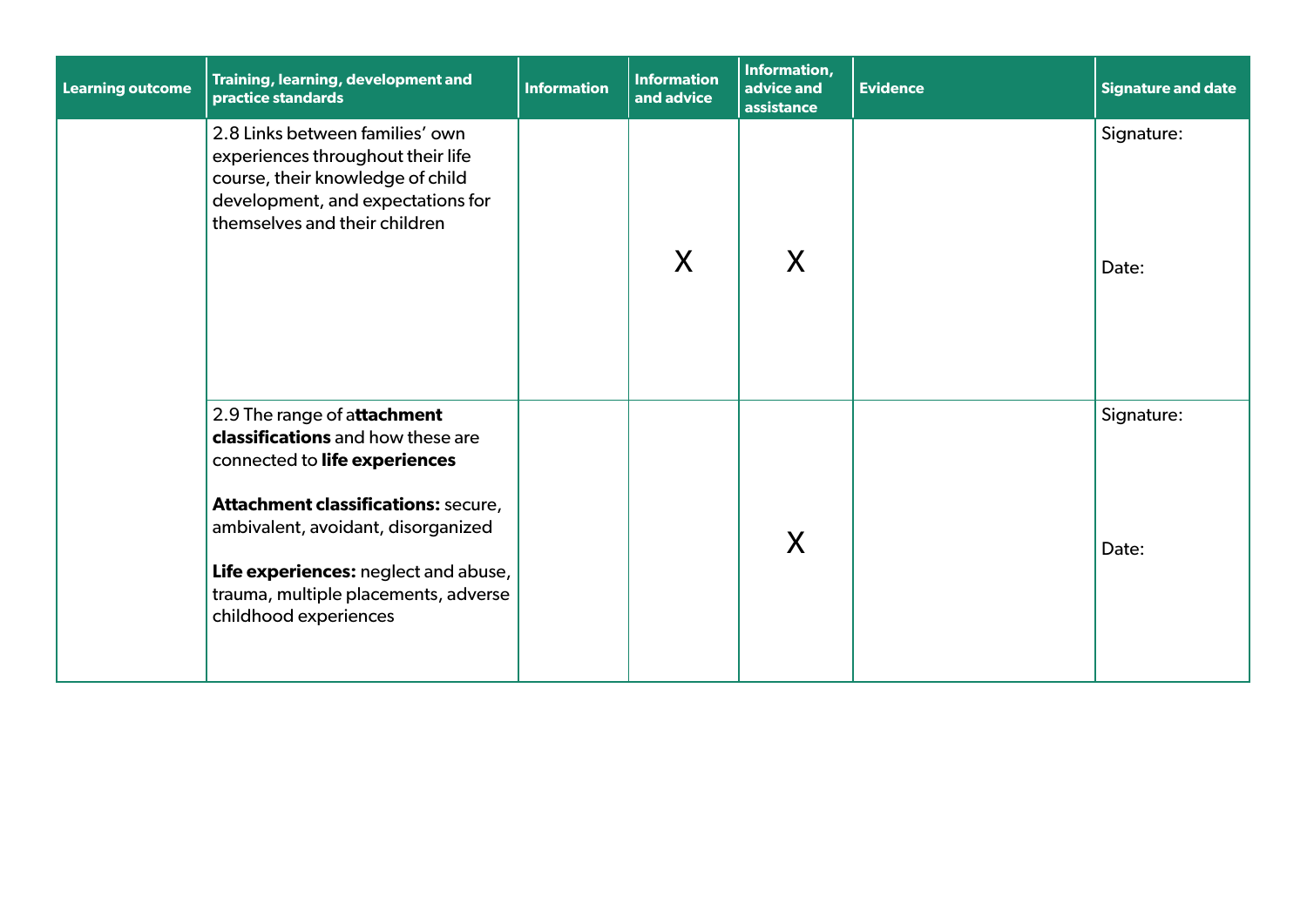| <b>Learning outcome</b> | Training, learning, development and<br>practice standards                                                                                                                                                                                                                                                                                                                                                                                                                                | <b>Information</b> | <b>Information</b><br>and advice | Information,<br>advice and<br>assistance | <b>Evidence</b> | <b>Signature and date</b> |
|-------------------------|------------------------------------------------------------------------------------------------------------------------------------------------------------------------------------------------------------------------------------------------------------------------------------------------------------------------------------------------------------------------------------------------------------------------------------------------------------------------------------------|--------------------|----------------------------------|------------------------------------------|-----------------|---------------------------|
|                         | 2.10 Attachment theories and their<br>importance for:<br>• supporting the resilience, well-<br>being and holistic development of<br>children and young people<br>• understanding the potential<br>impact of attachment difficulties<br>on individuals throughout their<br>life course, the way they function<br>in society, form relationships and<br>react to others<br><b>Attachment theories: theorists - John</b><br>Bowlby, Mary Ainsworth, Mary Main,<br><b>Dollard and Miller</b> |                    |                                  | X                                        |                 | Signature:<br>Date:       |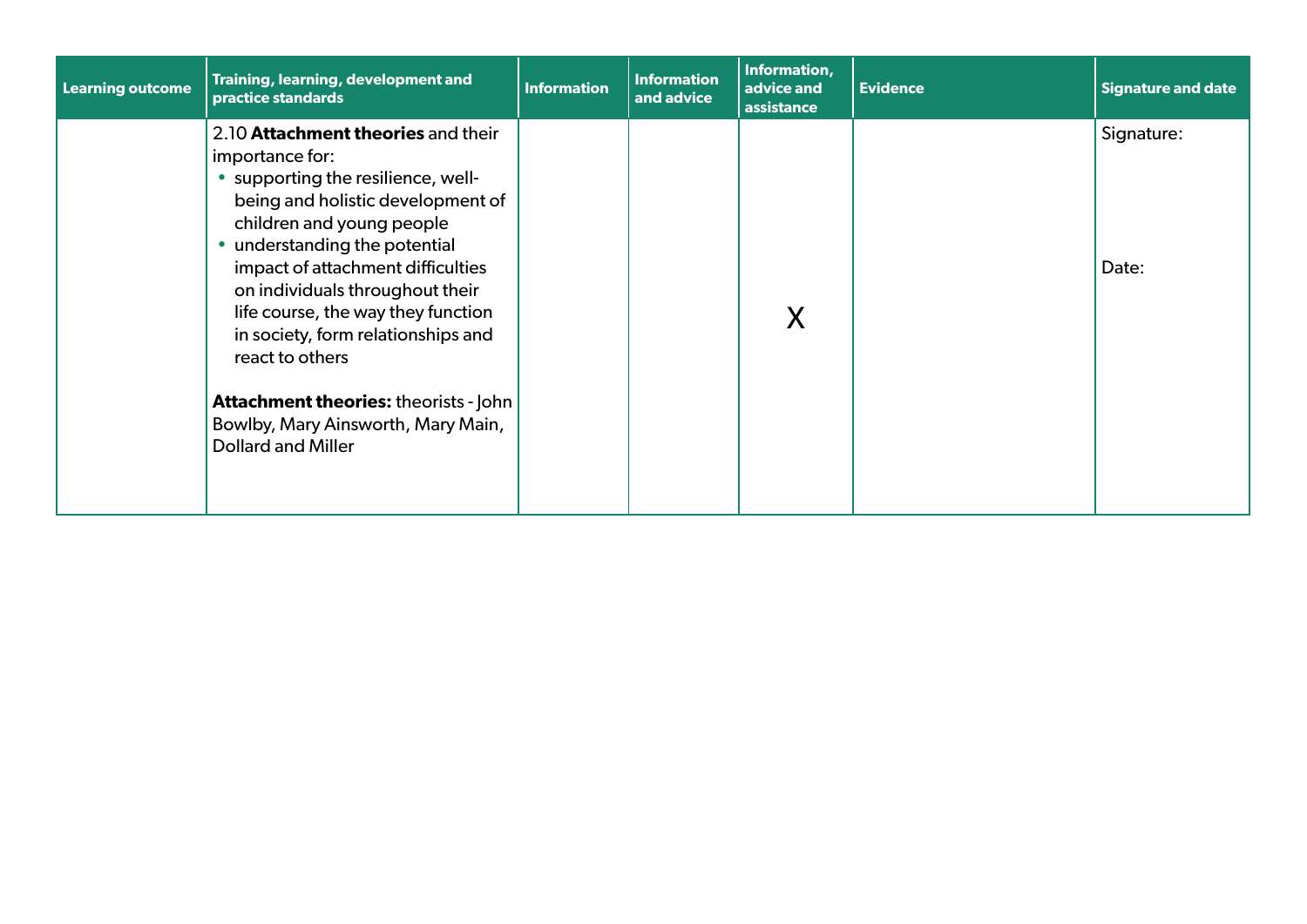| <b>Learning outcome</b>                     | Training, learning, development and<br>practice standards                                                                                                                | <b>Information</b> | <b>Information</b><br>and advice | Information,<br>advice and<br>assistance | <b>Evidence</b> | <b>Signature and date</b> |
|---------------------------------------------|--------------------------------------------------------------------------------------------------------------------------------------------------------------------------|--------------------|----------------------------------|------------------------------------------|-----------------|---------------------------|
| 3. Understand                               | Knowledge and understanding about:                                                                                                                                       |                    |                                  |                                          |                 |                           |
| theories and<br>models related<br>to change | 3.1 Types of change that may occur<br>in the course of an individual's life as<br>a result of significant life events or<br>transitions                                  |                    |                                  |                                          |                 | Signature:                |
|                                             |                                                                                                                                                                          | X                  | X                                | X                                        |                 | Date:                     |
|                                             | 3.2 Theories and models related to<br>change                                                                                                                             |                    |                                  |                                          |                 | Signature:                |
|                                             | Theories and models: Kubler-<br>Ross change curve, William Bridges<br><b>Transition Model</b>                                                                            |                    |                                  | X                                        |                 | Date:                     |
|                                             | 3.3 The importance of supporting<br>individuals and/or families/carers to<br>focus on the assets and strengths they<br>have that can help them during times<br>of change | $\boldsymbol{X}$   | Y<br>$\boldsymbol{\Lambda}$      | $\boldsymbol{X}$                         |                 | Signature:<br>Date:       |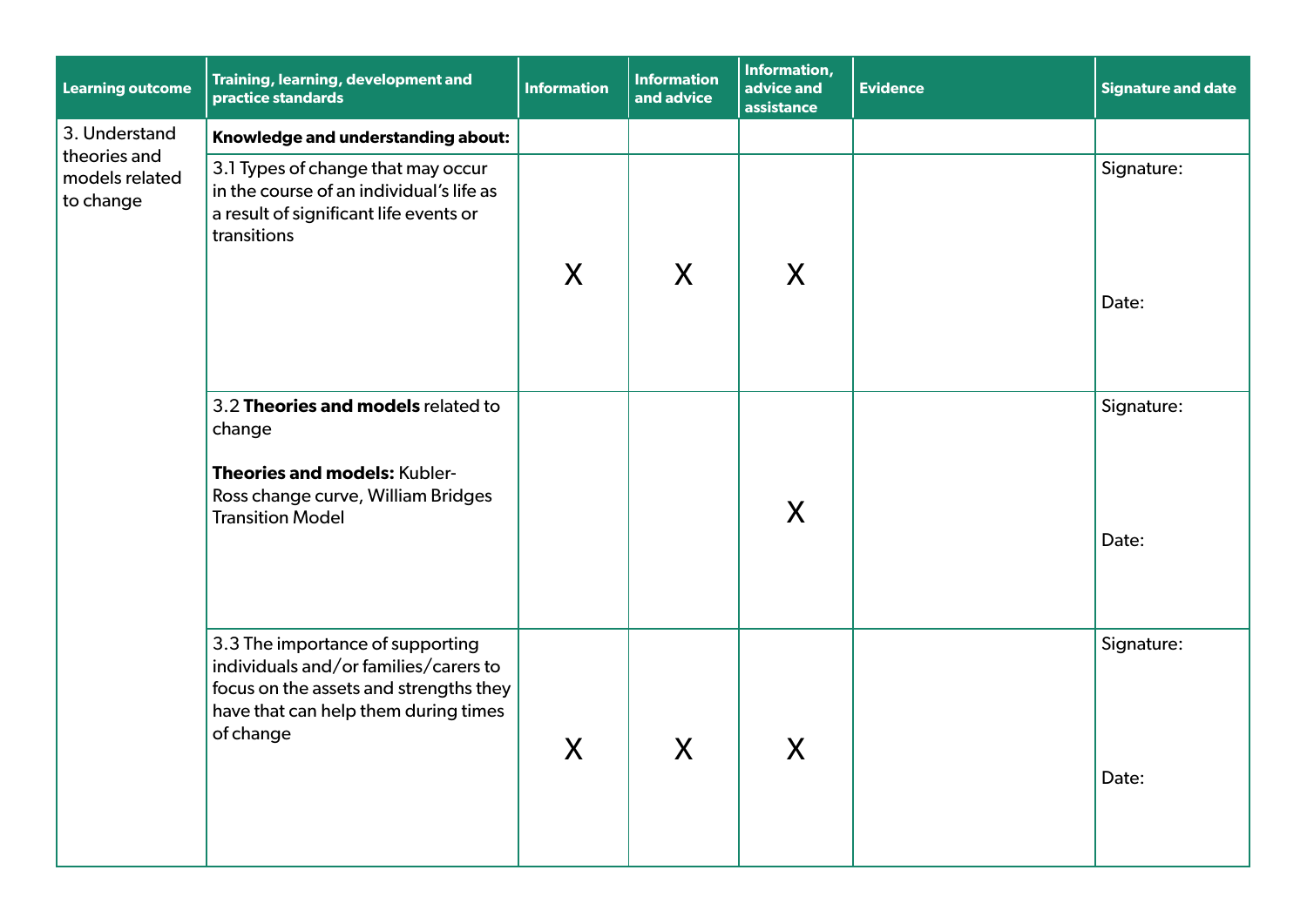| <b>Learning outcome</b>                                                                            | Training, learning, development and<br>practice standards                                                                                                                                                                                                                                                                                                                                                                                                                                                                      | <b>Information</b> | <b>Information</b><br>and advice | Information,<br>advice and<br>assistance | <b>Evidence</b> | <b>Signature and date</b> |
|----------------------------------------------------------------------------------------------------|--------------------------------------------------------------------------------------------------------------------------------------------------------------------------------------------------------------------------------------------------------------------------------------------------------------------------------------------------------------------------------------------------------------------------------------------------------------------------------------------------------------------------------|--------------------|----------------------------------|------------------------------------------|-----------------|---------------------------|
| 4. Understand                                                                                      | Knowledge and understanding about:                                                                                                                                                                                                                                                                                                                                                                                                                                                                                             |                    |                                  |                                          |                 |                           |
| the importance<br>of using person/<br>child centered<br>practice and<br>rights based<br>approaches | 4.1 What is meant by the term 'co-<br>production' and how this supports<br>person/child centred practice and<br>rights based approaches                                                                                                                                                                                                                                                                                                                                                                                        | X                  | X                                | X                                        |                 | Signature:<br>Date:       |
|                                                                                                    | 4.2 Why it's important that individuals<br>and carers are supported to:<br>• have voice and control over their<br>lives<br>• express and achieve what is<br>important to them<br>participate in a valued range of<br>meaningful activities that are<br>important to them<br>• maintain and develop positive<br>reciprocal relationships<br>• participate in their communities<br>• lead full and valued lives<br>• manage dilemmas that arise when<br>balancing their rights to take risks<br>with their safety and well-being | X                  | X                                | X                                        |                 | Signature:<br>Date:       |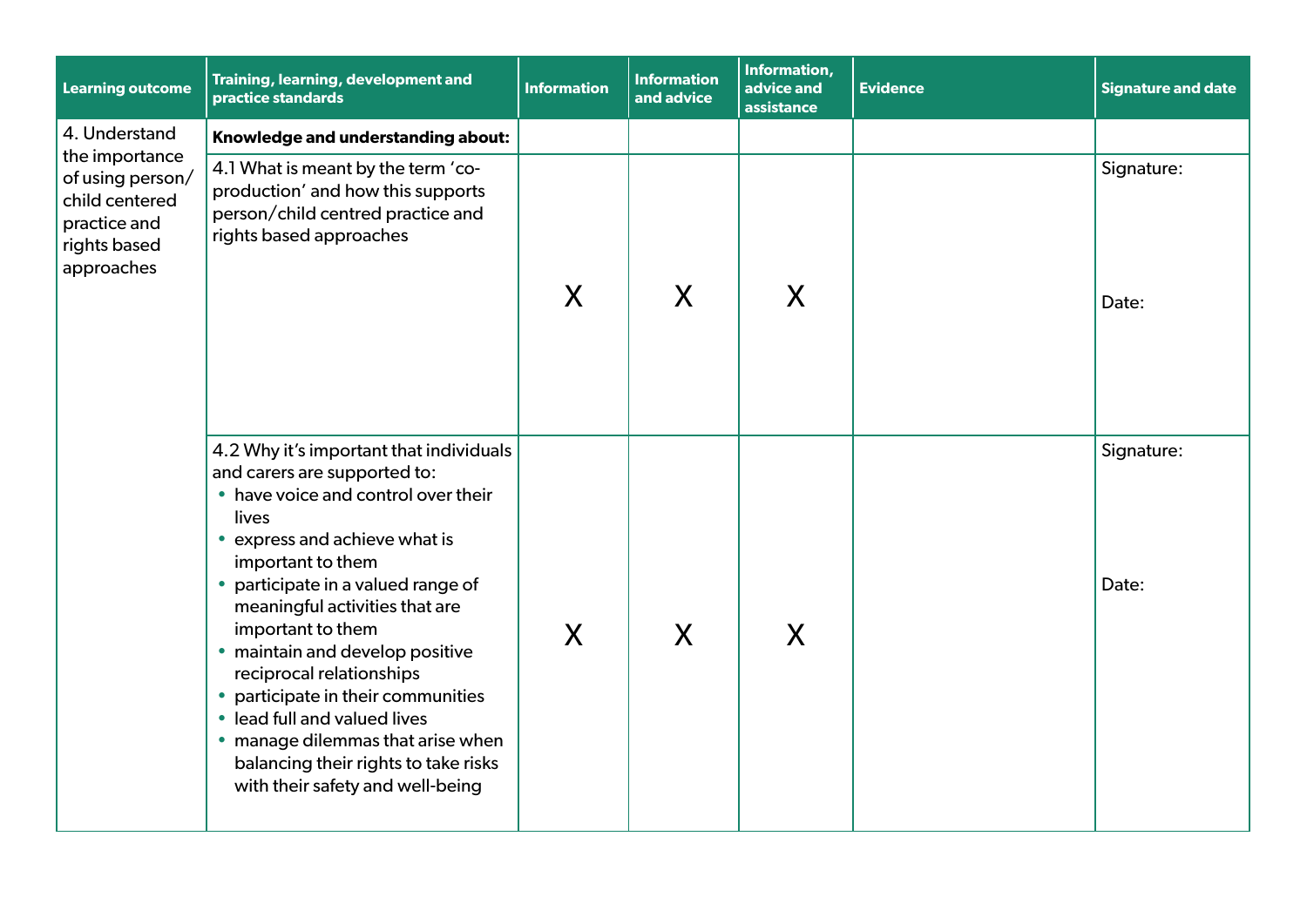| <b>Learning outcome</b> | Training, learning, development and<br>practice standards                                                                                                                                                   | <b>Information</b> | <b>Information</b><br>and advice | <b>Information,</b><br>advice and<br>assistance | <b>Evidence</b> | <b>Signature and date</b> |
|-------------------------|-------------------------------------------------------------------------------------------------------------------------------------------------------------------------------------------------------------|--------------------|----------------------------------|-------------------------------------------------|-----------------|---------------------------|
|                         | 4.3 What is meant by 'consent';<br>circumstances when this must be<br>attained and circumstances when it<br>can be over-ridden<br><b>Consent: adults, children and young</b><br>people, families and carers | X                  | X                                | X                                               |                 | Signature:<br>Date:       |
|                         | 4.4 The interrelationship<br>between positive risk taking and<br>responsibilities, voice and control,<br>and social inclusion                                                                               |                    | $\mathsf{X}$                     | X                                               |                 | Signature:<br>Date:       |
|                         | 4.5 The importance of risk taking in<br>everyday life for individuals                                                                                                                                       |                    | X                                | X                                               |                 | Signature:<br>Date:       |